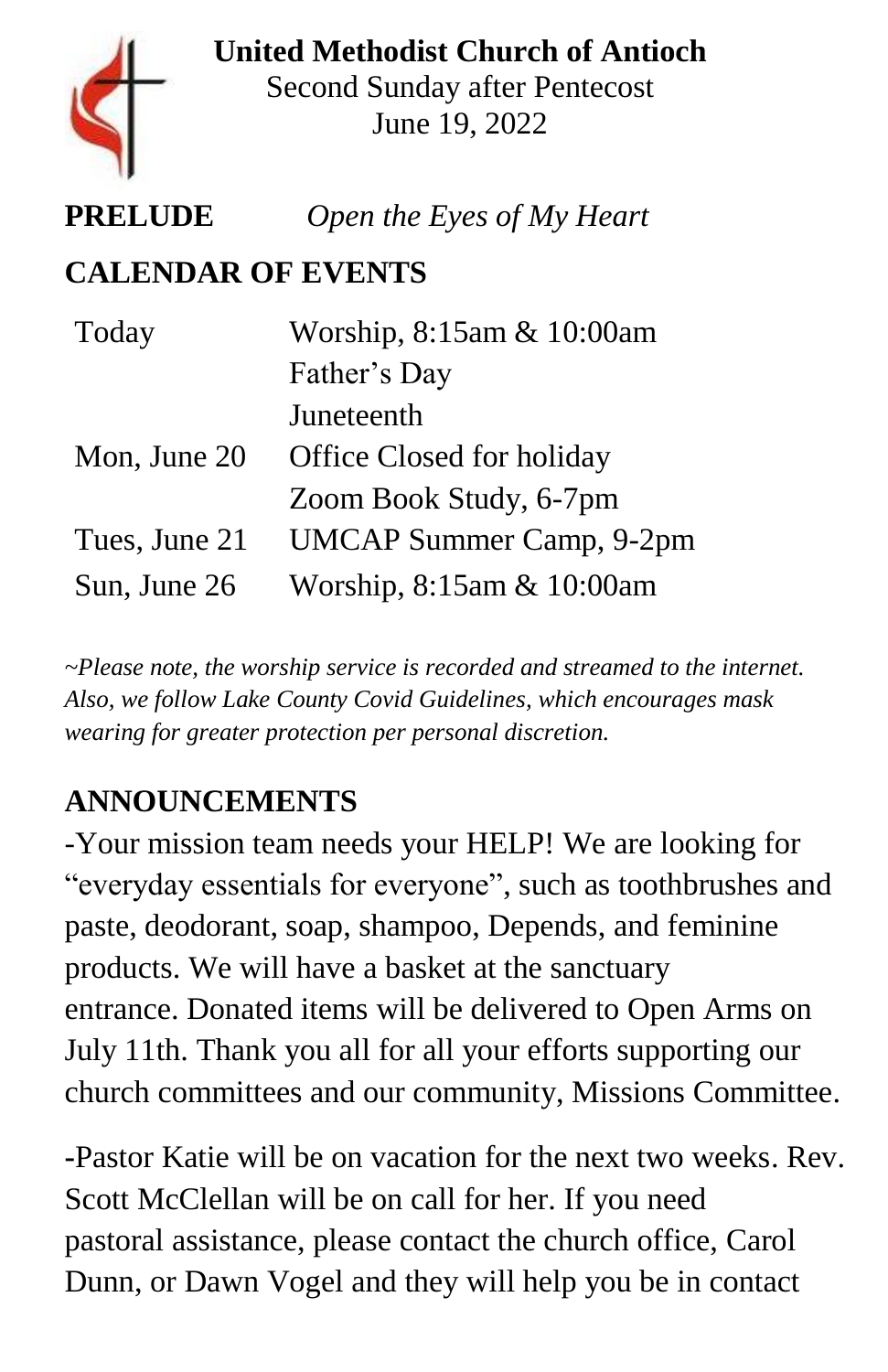with Pastor Scott. Pastor Katie will return to the office on Monday, June 27.

-Looking for community events? We keep flyers pinned in the hall between the offices with up-to-date information. Feel free to check it out some time!

# **MISSION STATEMENT (Unison)**

**The mission of the United Methodist Church of Antioch is to grow in faith; to worship God following the teachings of Jesus Christ, and to be instruments of God's love through the Holy Spirit as we reach out to our community and the world.**

**\*** *Invites you to stand as you are able, or to sit with gusto!*

# **\*WE ARE WELCOMED TO WORSHIP (Responsively)**

L: Jesus has changed everything about our lives, whether we think about it or not.

### **P: It is easy for us to fall back into patterns of living that the world says are reasonable.**

L: Jesus wants all of our lives – from the thoughts we think, to what we spend our money on, to who our friends are.

# **P: We don't always want to give everything. We can be hesitant.**

L: When needed, Jesus will go big to get our attention, and remind us of the expansive nature of God's love for all humanity.

**P: We don't want to, but sometimes we need the reminder to behave differently, to speak differently, and to love differently.**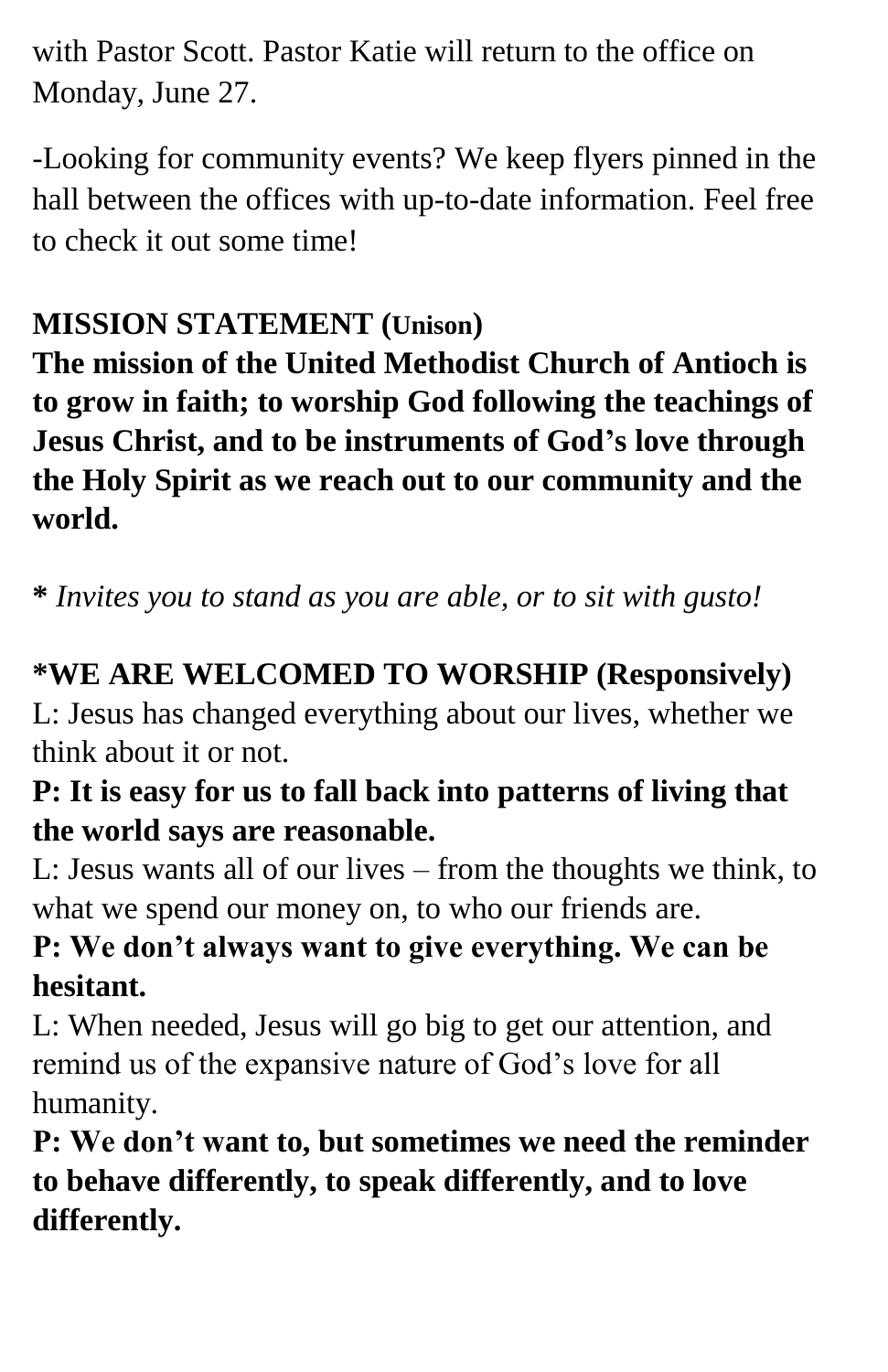### **\*OPENING PRAYER (Unison)**

**Life-changing God, we thank you for all you have done to show us how to live. When we fall short, you convict us, and that small voice in our gut reminds us that we need to ask for forgiveness and live as people of grace. Get our attention today, so we don't forget just how wide your love extends. And now, O God, hear us as we pray as Jesus taught us …** 

## **\*THE LORD'S PRAYER (Unison)**

**Our Father, who art in heaven, hallowed be thy name. Thy kingdom come, thy will be done on earth as it is in heaven. Give us this day our daily bread. And forgive us our trespasses, as we forgive those who trespass against us. And lead us not into temptation, but deliver us from evil. For thine is the kingdom, and the power, and the glory, forever. Amen.** 

# **CHILDREN'S TIME**

**HYMN Black Hymnal #2181** *We Need a Faith*

### **WE ASK FOR UNDERSTANDING (Unison)**

**God of Lightning Bolts and also of the Still Small Voice, we ask you to be present with us as we read the Scripture lesson and then hear it proclaimed in your presence, where we are honored to listen along. Open our eyes to see what we need to see to help us grow into the faithful disciples you want us to be. Amen.**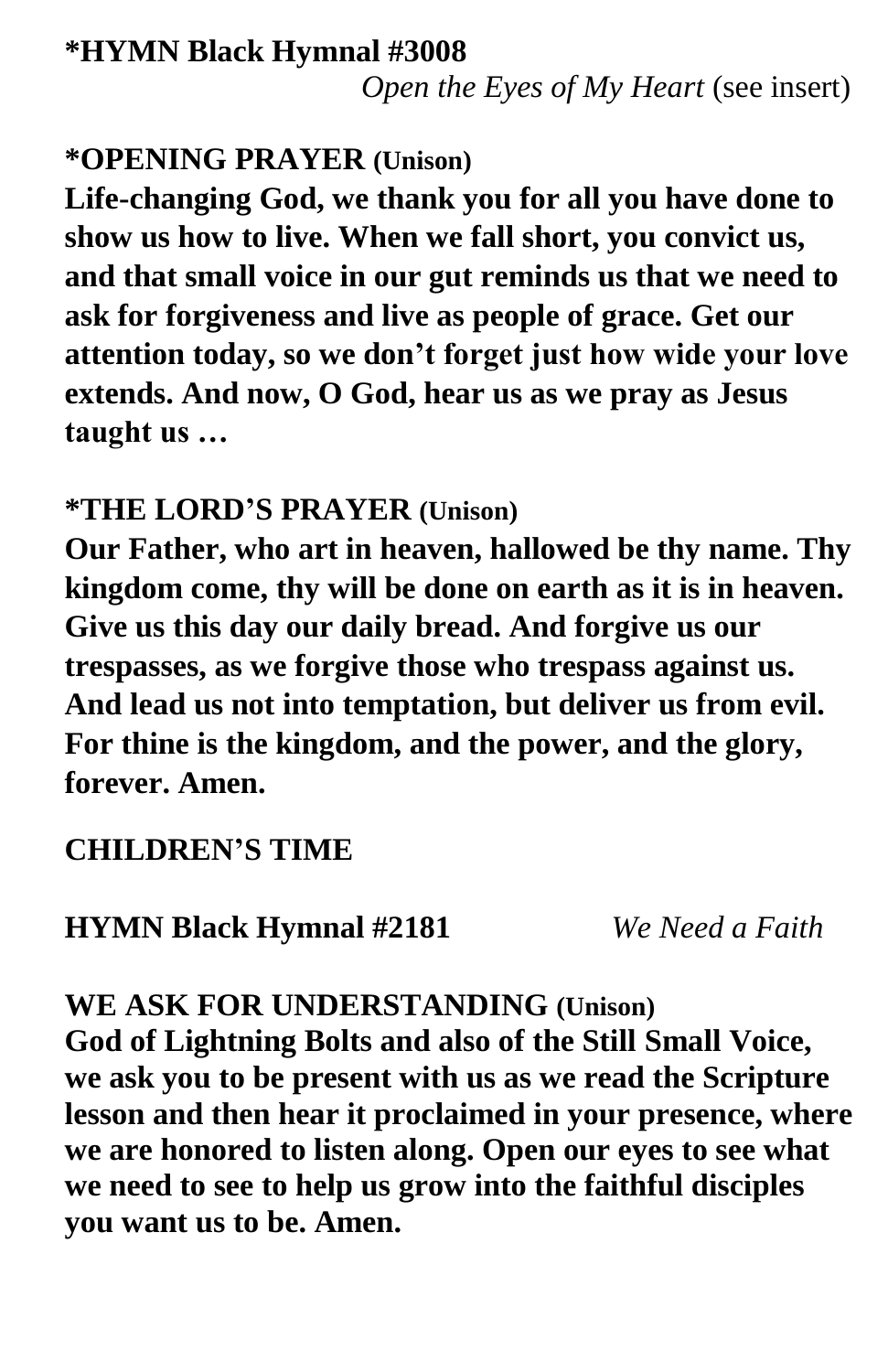#### **WE HEAR THE GOOD NEWS -**Acts 9:1-19

Meanwhile Saul, still breathing threats and murder against the disciples of the Lord, went to the high priest and asked him for letters to the synagogues at Damascus, so that if he found any who belonged to the Way, men or women, he might bring them bound to Jerusalem. Now as he was going along and approaching Damascus, suddenly a light from heaven flashed around him. He fell to the ground and heard a voice saying to him, "Saul, Saul, why do you persecute me?" He asked, "Who are you, Lord?" The reply came, "I am Jesus, whom you are persecuting. But get up and enter the city, and you will be told what you are to do." The men who were traveling with him stood speechless because they heard the voice but saw no one. Saul got up from the ground, and though his eyes were open, he could see nothing; so, they led him by the hand and brought him into Damascus. For three days he was without sight, and neither ate nor drank.

Now there was a disciple in Damascus named Ananias. The Lord said to him in a vision, "Ananias." He answered, "Here I am, Lord." The Lord said to him, "Get up and go to the street called Straight, and at the house of Judas look for a man of Tarsus named Saul. At this moment he is praying, and he has seen in a vision a man named Ananias come in and lay his hands on him so that he might regain his sight." But Ananias answered, "Lord, I have heard from many about this man, how much evil he has done to your saints in Jerusalem; and here he has authority from the chief priests to bind all who invoke your name." But the Lord said to him, "Go, for he is an instrument whom I have chosen to bring my name before Gentiles and kings and before the people of Israel; I myself will show him how much he must suffer for the sake of my name." So, Ananias went and entered the house. He laid his hands on Saul and said, "Brother Saul, the Lord Jesus, who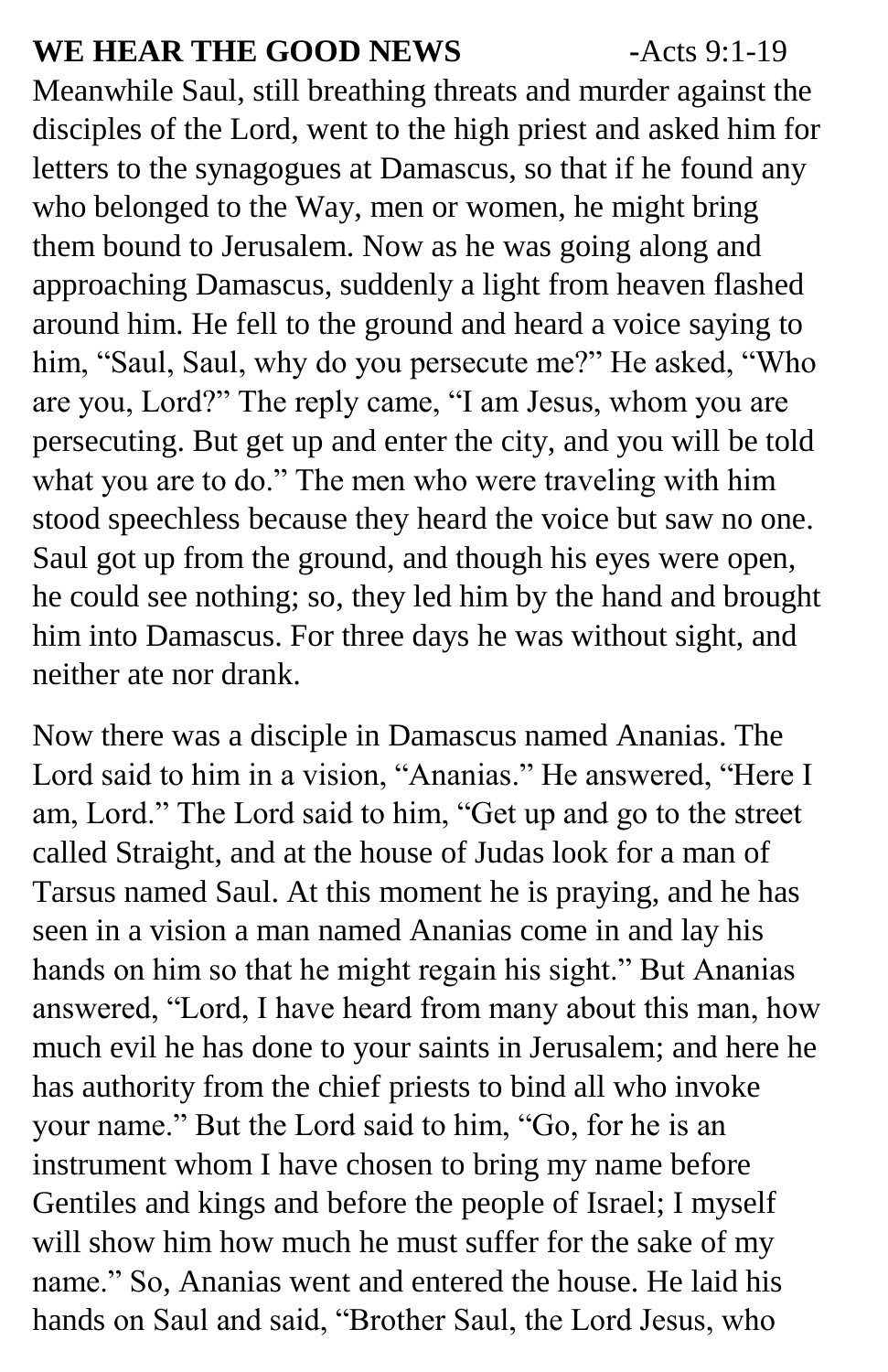appeared to you on your way here, has sent me so that you may regain your sight and be filled with the Holy Spirit." And immediately something like scales fell from his eyes, and his sight was restored. Then he got up and was baptized, and after taking some food, he regained his strength. For several days he was with the disciples in Damascus,

L: The word of God for the people of God. **P: Thanks be to God.**

| <b>REFLECTION</b> | Rev. Darneather Murph-Heath |  |
|-------------------|-----------------------------|--|
|                   | <b>Defining Moments</b>     |  |

**SPECIAL MUSIC** 10am service*He* Solo: Rebecca Reckamp

**MORNING PRAYERS Joys/Concerns Silent Prayer Pastoral Prayer**

**OFFERTORY** *Amazing Grace (My Chains are Gone)*

#### **\*DOXOLOGY #95**

*Praise God, from Whom All Blessings Flow*

**\*WE DEDICATE OUR GIFTS TO GOD (Unison) O God, you define our lives. You teach us how to use our lives for you and your sake in the world. Use what we dedicate to you today, the money in these plates, the offering given electronically, the time we spend in prayer and service, what we have offered as we have shared about**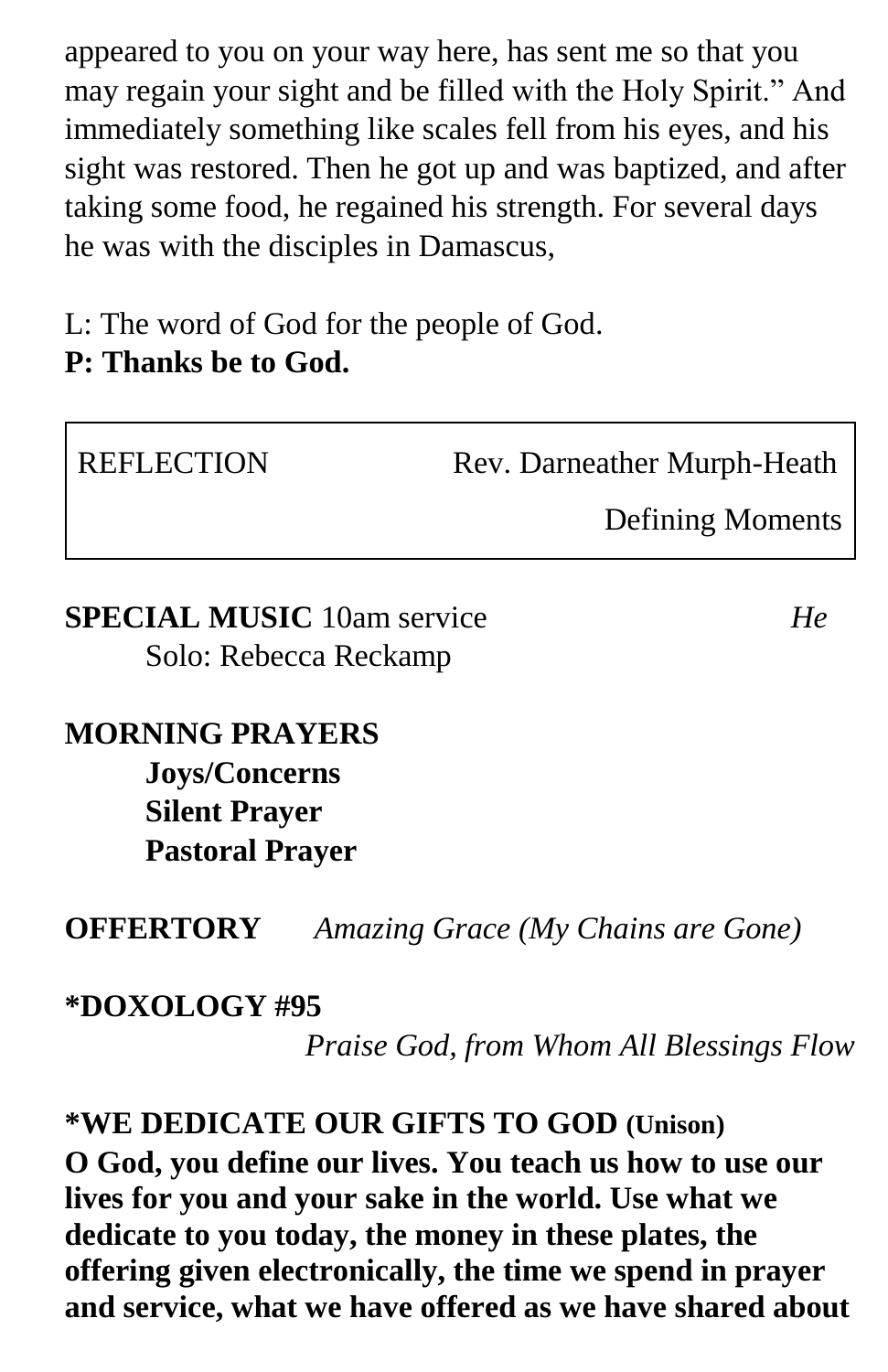**your life-changing nature, and how we show up when you ask, so that others come to know how much you love them and how much you want better for them. Help us to share out of what we have received. In the name of our Savior, Jesus, we pray. Amen.**

#### **\*CLOSING HYMN #593** *Here I am, Lord*

# **\*WE GO FORTH WITH BLESSING (Responsively)**

L: May God show us how to use our defining moments so that God receives all the glory!

### **P: We will not ignore those moments in our lives that have made everything different.**

L: The grace of the Lord Jesus Christ, the love of God, and the communion of the Holy Spirit be with all of you.

**P: And also, with you. Amen.**

**\*POSTLUDE** *Prelude in C*

*Red* indicates "The United Methodist Hymnal" *Black* indicates "The Faith We Sing" One License # A-739071

#### **Worship Attendance/Giving for Sunday June 12, 2022:**

| $8:15$ am -28  | General Fund: \$1,630 |
|----------------|-----------------------|
| $10:00$ am -39 | Building: \$50        |
|                | <b>PWJS: \$156</b>    |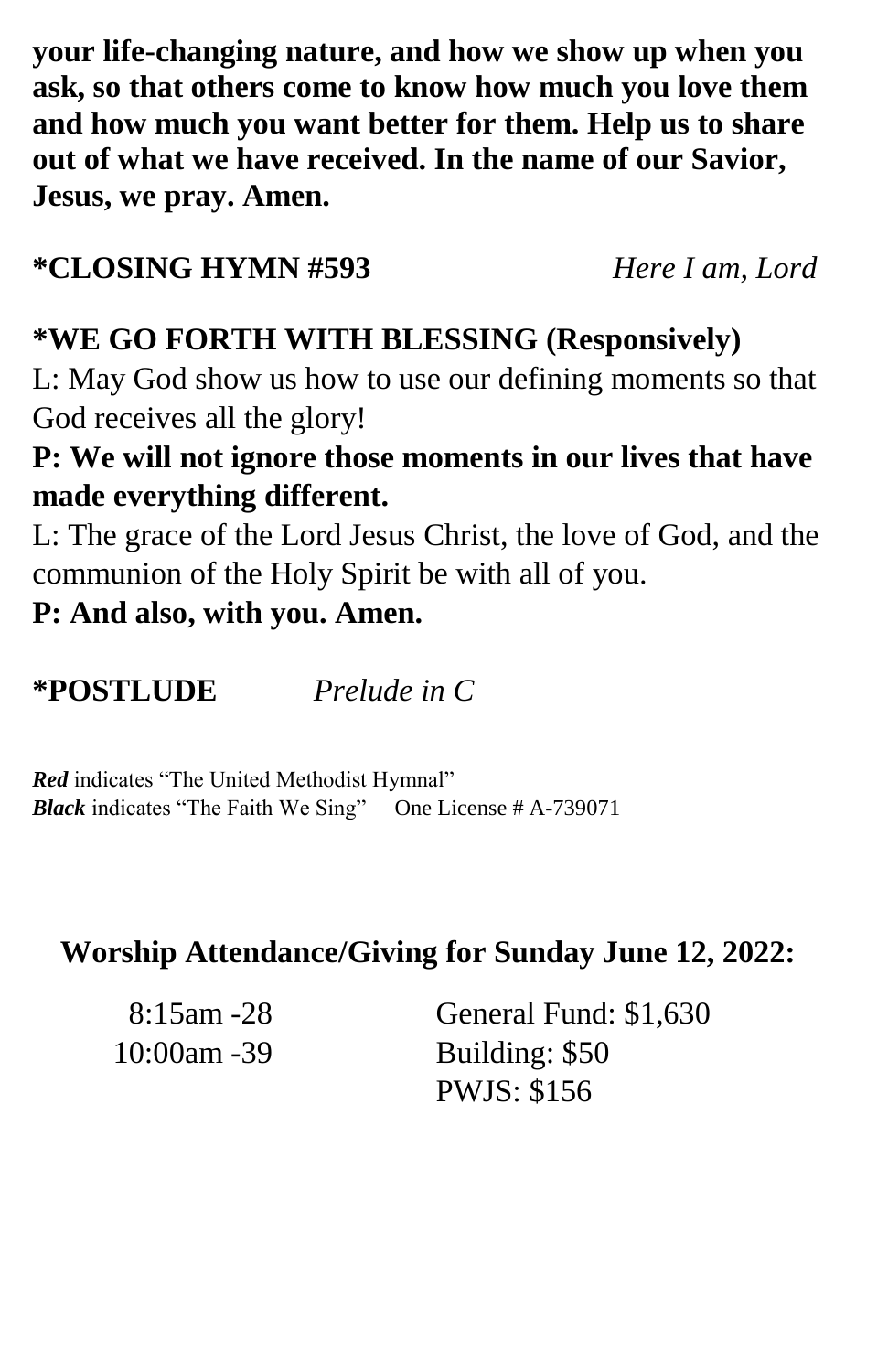| <b>WORSHIP LEADERSHIP</b> |                      |                                 |  |
|---------------------------|----------------------|---------------------------------|--|
|                           | Today                | June 26                         |  |
| <b>Greeters</b>           |                      |                                 |  |
| 8:15am                    | <b>Jane Buck</b>     | Dawn Vogel                      |  |
| 10:00am                   | <b>Sally Rodgers</b> | <b>Audrey Van</b><br>Slochteren |  |
| <b>Ushers</b>             |                      |                                 |  |
| 8:15am                    | <b>Irv Metz</b>      | <b>Tammy Johnson</b>            |  |
| 10:00am                   | <b>Tom Kessell</b>   | Jerry Topcik                    |  |
| <b>Soundboard</b>         |                      |                                 |  |
| 8:15am                    | <b>Bob Raukohl</b>   | Walt Cichonski                  |  |
| 10:00am                   | Chris Shannon        | Mike Lapke                      |  |
| Liturgists                |                      |                                 |  |
| 8:15am                    | <b>Jane Buck</b>     | <b>Bob Raukohl</b>              |  |
| 10:00am                   | Phil Georgia         | Carol Dunn                      |  |
| <b>Coffee Servers</b>     |                      |                                 |  |
| 8:15am                    | Mike DeBenedetto     | Carol & Walt                    |  |
|                           | Ken Graesser         | Cichonski                       |  |
| 10:00am                   | Terry King           | <b>Sue DeRoche</b>              |  |
|                           | & Family             | <b>Carol Frazier</b>            |  |
| <b>Church Openers</b>     |                      |                                 |  |
|                           | Mike DeBenedetto     | Carol Cichonski                 |  |

Thank you for using your gifts to serve in God's church!

-1 Peter 4:10-11